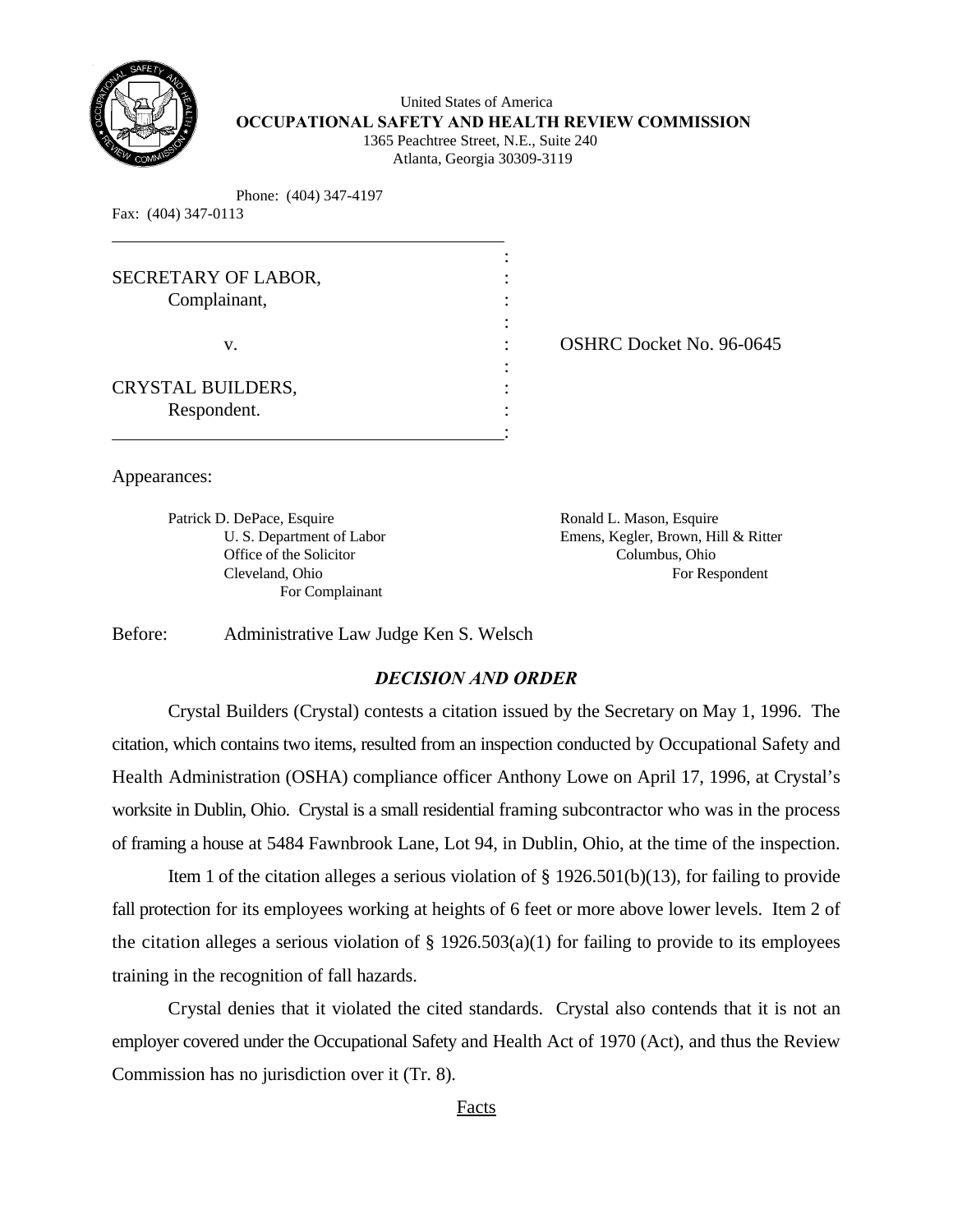Crystal was hired as a framing subcontractor for a residential house. Crystal had been on the site for several days prior to the April 17, 1996, inspection. It had begun work on the roof sheathing process approximately two days before the inspection (Tr. 147). When compliance officer Lowe arrived at the site, six Crystal employees were present. One employee was on the roof, sheathing (Exh. G-2; Tr. 13-14).

The house ranged in height from 8 feet to over 20 feet. The pitch of one of the roofs was 12 in 12, and the pitch of another roof was 10 in 12 (vertical to horizontal) (Tr. 16). Crystal provided no guardrail system, no safety net system, and no personal fall arrest system for its employees (Tr. 15).

#### **Jurisdiction**

Section 3(5) of the Act defines an employer as "a person engaged in a business affecting commerce who has employees . . .." Section 3(3) of the Act defines commerce as "trade, traffic, commerce, transportation or communication among the several States, or between a State and any place outside thereof . . .."

Crystal's office is located at 21530 Laurel Run Road, New Plymouth, Ohio. Crystal operates as a construction contractor.

It is well-settled that Congress can extend its constitutional jurisdiction through the commerce clause of the Constitution, including over companies that operate only in one State. Statutory jurisdiction under the Act exists where the business is in a class of activity that as a whole affects interstate commerce. *Clarence M. Jones, d/b/a C. Jones Company,* 11 BNA OSHC 1529, 1531 (No. 77-3676, 1983). Even if Crystal's activities and purchases were purely local, its construction activities affected interstate commerce because there is an "interstate market in construction materials and services." *Id.* at 1531.

Furthermore, Crystal's owner, Keith Goodfellow, used a cellular phone to call Crystal's safety consultant during Lowe's inspection (Tr. 137). Crystal's cellular phone contract is with Cellular One, a business which operates nationwide. Crystal's use of the cellular phone brings the company within the jurisdiction of the Act. *Usery v. Franklin R. Lacy,* 628 F.2d 1226 (9th Cir. 1980).

Crystal was an employer engaged in a business affecting commerce within the meaning of the Act.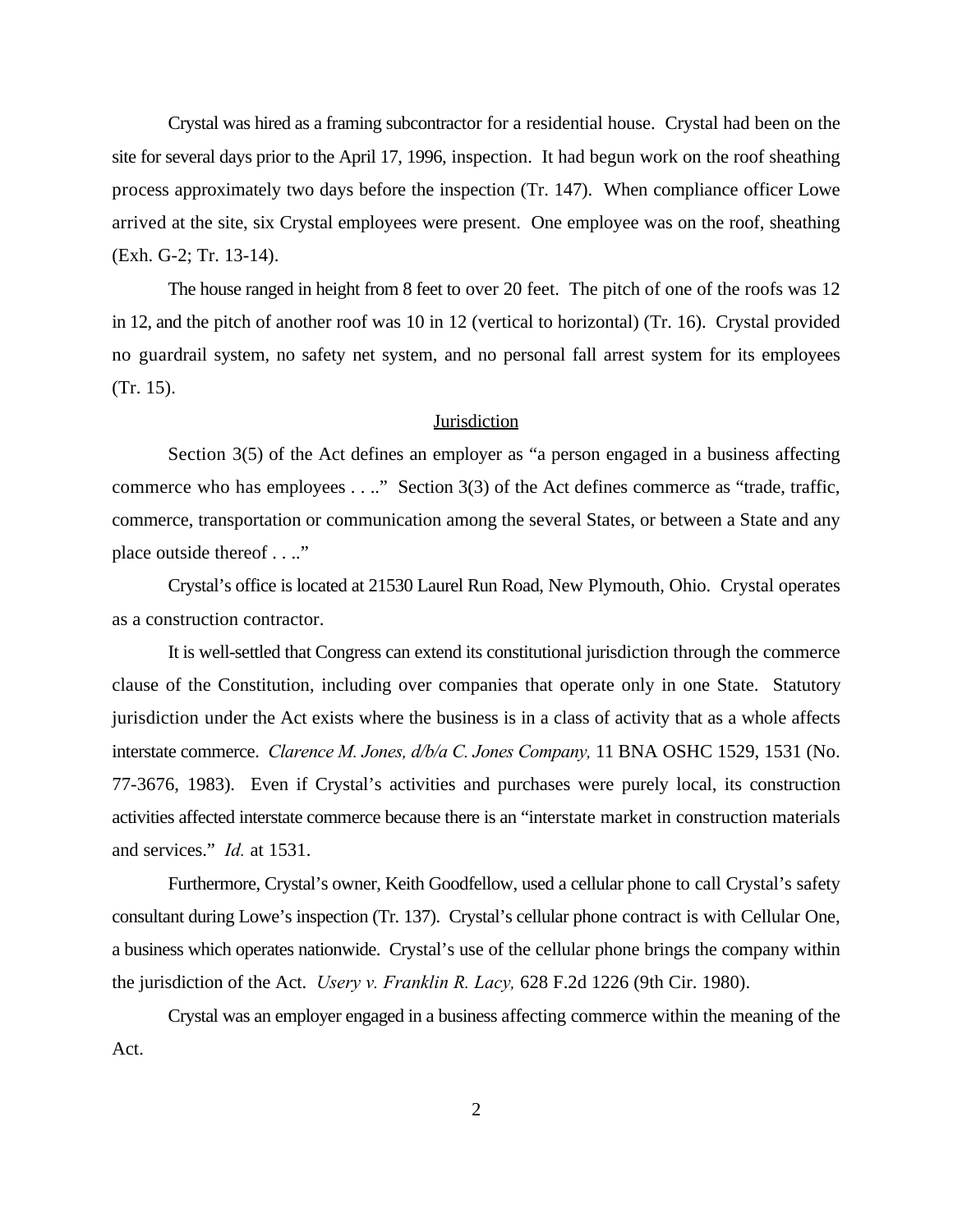### Citation No. 1

# Item 1: Alleged Serious Violation of § 1926.501(b)(13)

The Secretary alleges that Crystal violated § 1926.501(b)(13), which provides:

Each employee engaged in residential construction activities 6 feet (1.8 m) or more above lower levels shall be protected by guardrail systems, safety net system, or personal fall arrest system unless another provision in paragraph (b) of this section provides for an alternative fall protection measure. Exception: When the employer can demonstrate that it is infeasible or creates a greater hazard to use these systems, the employer shall develop and implement a fall protection plan which meets the requirements of paragraph (k) of § 1926.502.

Note: There is a presumption that it is feasible and will not create a greater hazard to implement at least one of the above-listed fall protection systems. Accordingly, the employer has the burden of establishing that it is appropriate to implement a fall protection plan which complies with  $\S$  1926.502(k) for a particular workplace situation, in lieu of implementing any of those systems.

Section 1926.502(k) provides in pertinent part:

*Fall protection plan*. This option is available only to employees engaged in leading edge work, precast concrete erection work, or residential construction work (See § 1926.501(b)(2), (b)(12) and (b)(13)) who can demonstrate that it is infeasible or it creates a greater hazard to use conventional fall protection equipment.

The Secretary has the burden of proving that Crystal committed a violation of the cited standard by a preponderance of the evidence. In order to establish a violation of a safety standard, the Secretary must show that: (1) the cited standard applies to the alleged condition, (2) the terms of the standard were not complied with, (3) employees were exposed to or had access to the violative condition, and (4) the employer knew or could have known of the violative condition with the exercise of reasonable diligence. *Seibel Modern Manufacturing & Welding Corp.*, 15 BNA OSHC 1218 (No. 88-821, 1991).

1. Applicability of the Standard

Section 1926.501(b)(13) expressly applies to residential construction, in which Crystal was engaged.

2. Terms of the Standard not Complied With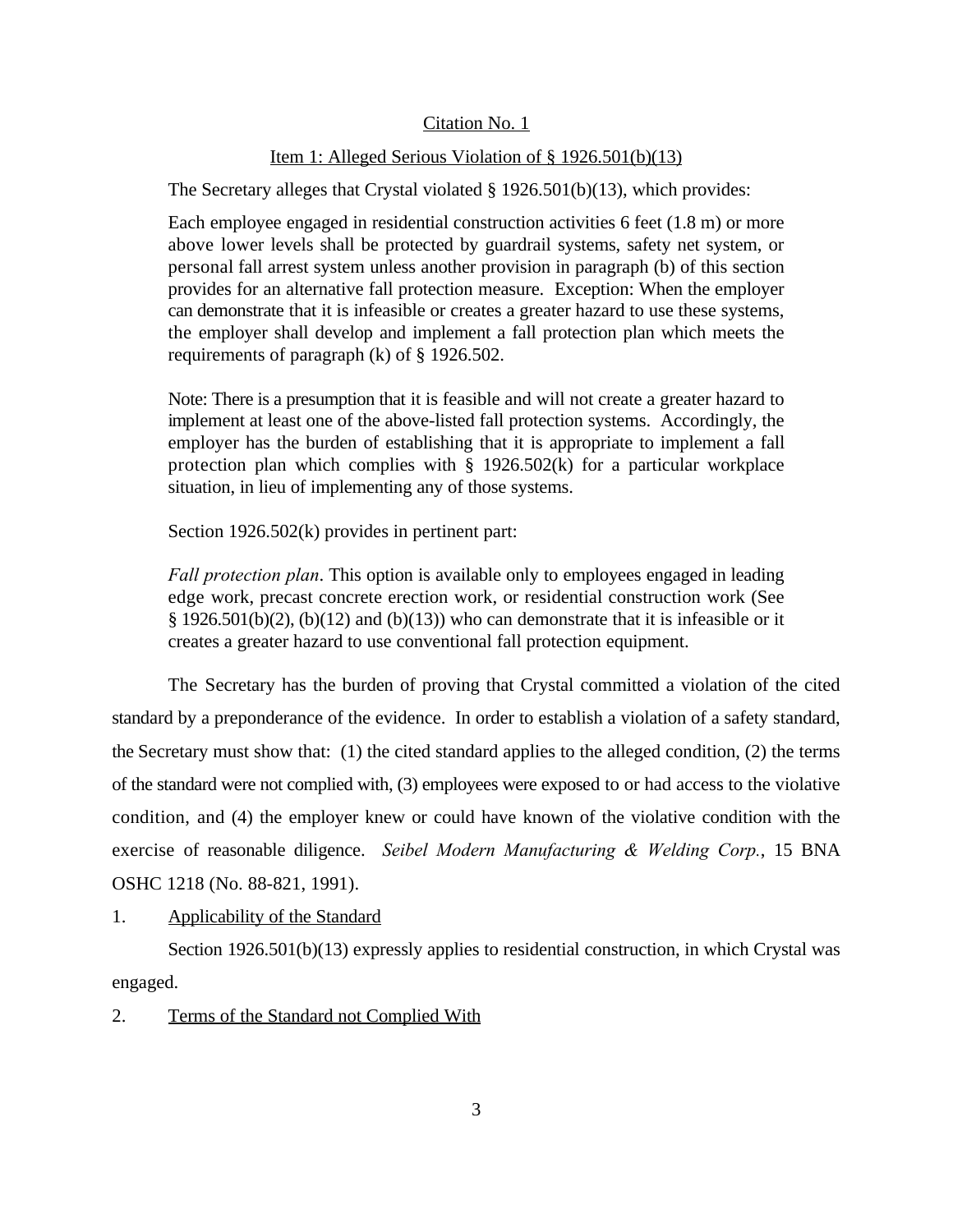The citation alleges that Crystal's employees "were framing and installing sheeting on a roof having a slope of 10 in 12 (vertical to horizontal) and 12 in 12 without being protected by guardrail systems, safety net systems, or personal fall arrest systems. The distance of the fall ranged from approximately 8 feet to over 20 feet." Crystal does not dispute that its employees were working at heights above 6 feet and that they were not protected by guardrails, safety nets, or personal fall arrest systems.

Crystal contends, however that it had implemented a fall protection plan that brought it into compliance with § 1926.501(b)(13), as modified by OSHA Instruction STD. 3.1. Instruction STD 3.1 indicates that OSHA intends to undertake further rulemaking regarding the fall protection standards for construction. OSHA issued Instruction STD 3.1 on December 8, 1995, to address "the interim fall protection measures that will be acceptable for compliance with § 1926.501(b)(13), residential construction, during the rulemaking period" (Exh. R-1). Crystal relies on the OSHA Instruction as well as on other internal OSHA memoranda to support its contention that OSHA violated its own enforcement procedures. Crystal asserts that the language of STD 3.1, paragraph H, allows an employer to implement a written plan in lieu of the prescribed methods of fall protection in § 1926.501(b)(13) without first showing that the use of those methods would be infeasible or would create a greater hazard.

Crystal asks the court to consider Instruction S.D. 3.1 and the other memoranda when interpreting § 1926.501(b)(13). Under well-established rules of statutory construction, consideration of outside sources is inappropriate where, as here, the standard at issue is unambiguous. *Superior Electric*, 16 BNA OSHA 1494 (No. 91-1597, 1993). Furthermore, the Review Commission has consistently held that OSHA's internal documents do not have the force and effect of law, and do not confer procedural or substantive rights or duties on individuals. *Caterpillar, Inc.*, 15 BNA OSHC 2153, 2173 (No. 87-0922, 1993). Accordingly, this court will not look outside the language of the construction standards to interpret § 1926.501(b)(13).

As noted, Crystal does not dispute that its employees were working at heights above 6 feet without the protection of guardrails, safety nets, or personal fall arrest systems. Section 1926.501(b)(13) provides for an exception to the use of the three named methods of fall protection: "When the employer can demonstrate that it is infeasible or creates a greater hazard to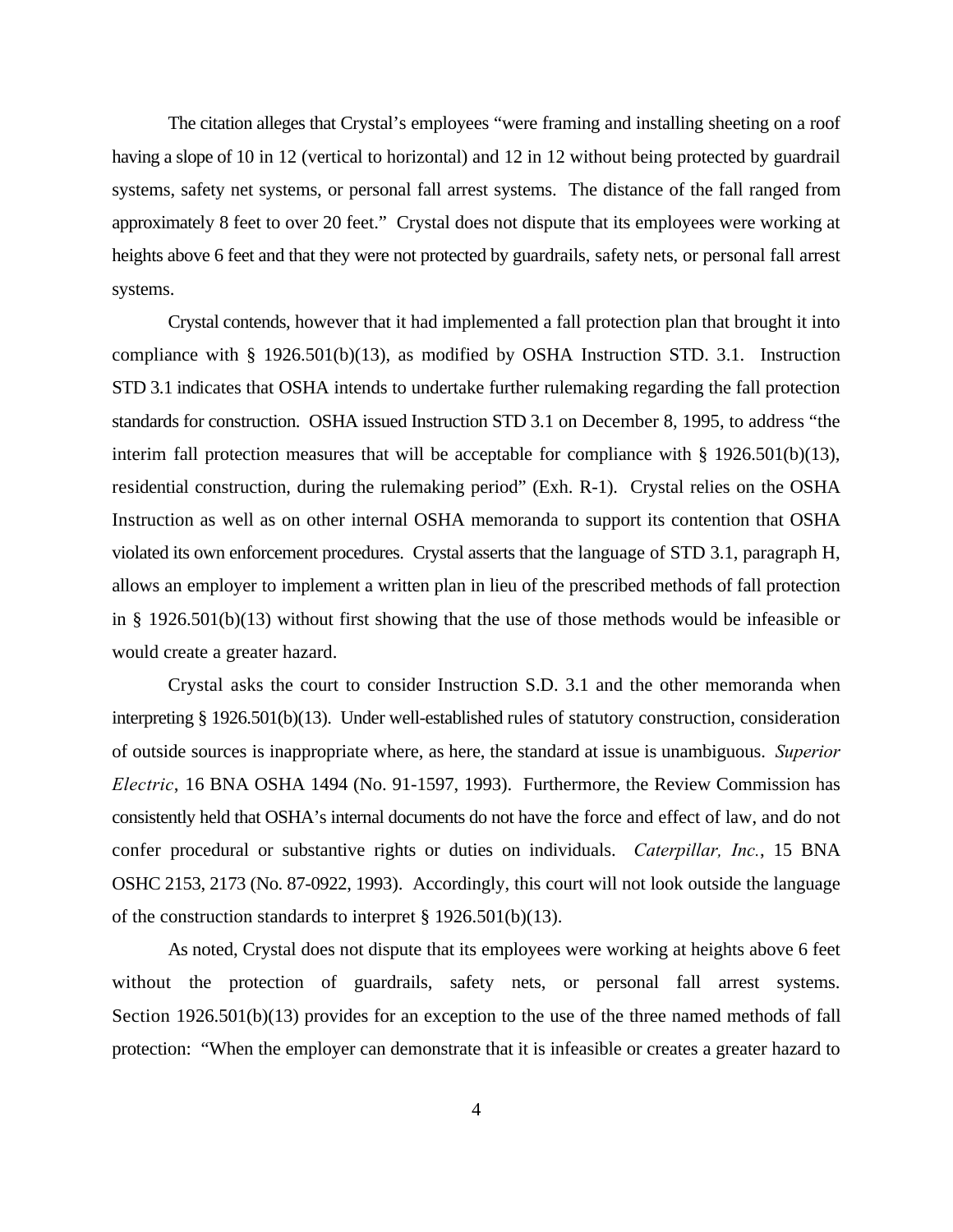use these systems," *then* the employer can substitute a fall protection plan in accordance with § 1926.501(b)(13). The Note that accompanies § 1926.501(b)(13) goes so far as to set out a regulatory presumption that conventional fall protection is feasible and does not create a greater hazard. The Note specifies that the employer must show that using the alternative of a fall protection plan is appropriate for a *particular* workplace situation. Thus, the determination that conventional fall protection is either infeasible or creates a greater hazard must be made on a site-by-site basis. The employer cannot, as a matter of general policy, decide that it will treat all worksites as appropriate for a fall protection plan.

In the present case, Crystal failed to establish that it was appropriate to implement a fall protection plan for the particular workplace situation at 5484 Fawnbrook Lane. Crystal employed a safety consulting firm, LRR and Associates (Tr. 133). Claude Wayne Radcliff, the senior field inspector for LRR, prepared a written fall protection plan for Crystal in December, 1995 (Tr. 133, 167). Radcliff testified that he determined, in general, that a fall protection plan was appropriate for all of Crystal's residential construction, in lieu of guardrails, safety nets, or personal fall arrest systems (Tr. 189). Radcliff admitted that he did not make a specific determination regarding the feasibility of using conventional methods of fall protection on the Fawnbrook Lane worksite (Tr. 195, 204).

The Secretary contends that both guardrails and personal fall arrest systems are feasible and posed no greater hazard (Tr. 92). Crystal claims that both of these systems are infeasible, although it is clear from Crystal's objections that it actually is contending that the use of guardrails and personal fall arrest systems constituted a greater hazard.

In order to establish the affirmative defense of infeasibility, an employer must prove that: (1) the means of compliance prescribed by the applicable standard would have been infeasible under the circumstances in that (a) its implementation would have been technologically or economically infeasible, or (b) necessary work operations would have been technologically or economically infeasible after its implementation, and (2) either (a) an alternative method of protection was used or (b) there was no feasible alternative means of protection.

# *Armstrong Steel Erectors, Inc.,* 17 BNA OSHC 1385, 1387 (No. 92-262, 1995).

Crystal has failed to establish part (1) of the infeasibility defense. It does not claim that it would be either technologically or economically infeasible to install guardrails or use personal fall arrest systems, or that the installation of guardrails or the use of personal fall arrest systems would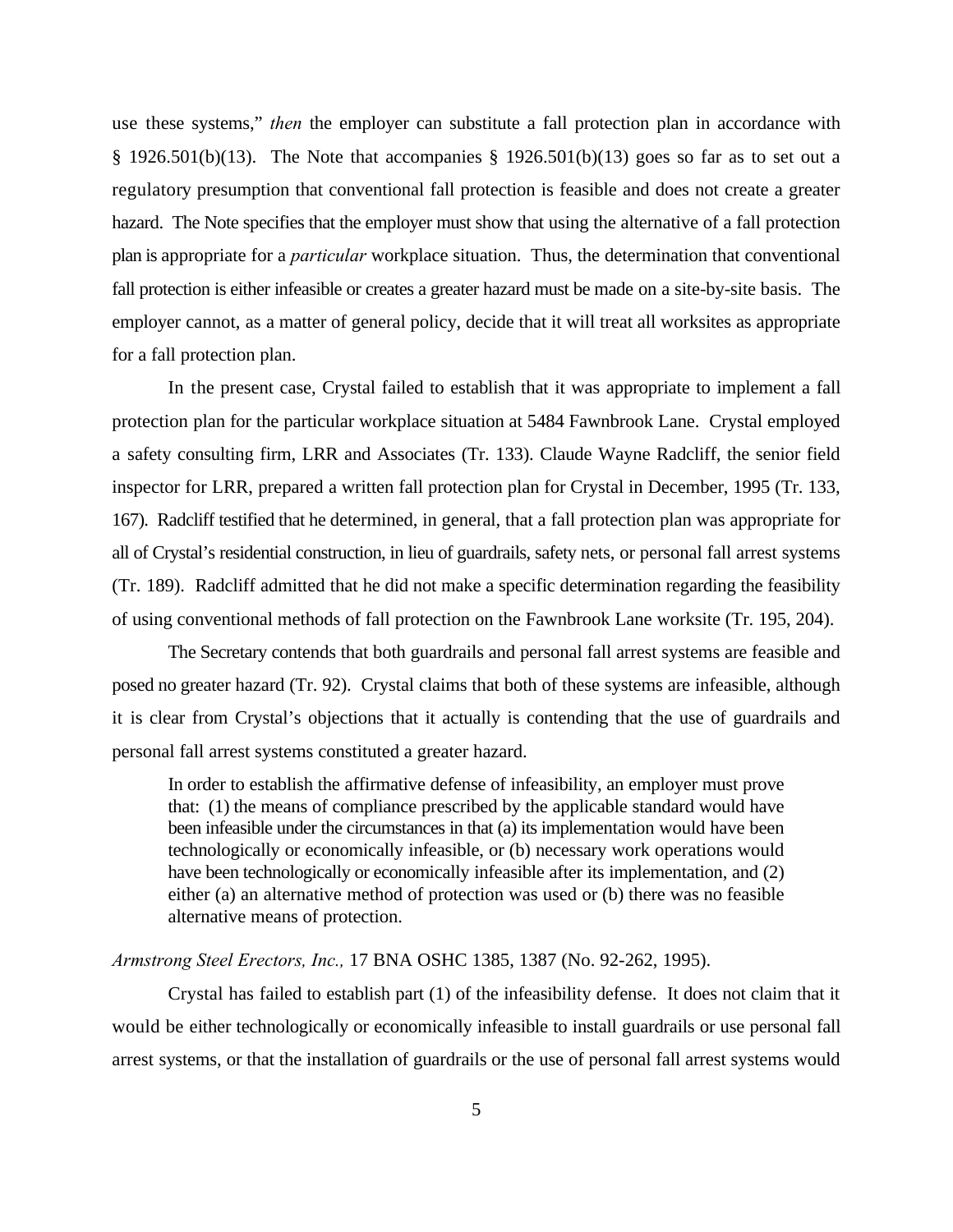impede necessary work operations. The concerns expressed by Goodfellow and Radcliff address the hazard presented by implementing the conventional methods of fall protection, not whether the implementation can be effected or afforded.

Thus Crystal's defense will be treated as a greater hazard defense.

To establish the greater hazard defense, an employer must prove that (1) the hazards created by complying with the standard are greater than those of noncompliance, (2) other methods of protecting its employees from the hazards are not available, and (3) a variance is not available or that application for a variance is inappropriate.

# *Spancrete Northeast, Inc.*, 16 BNA OSHA 1616, 1618 (No. 90-1726, 1994) *aff'd,* 40 F.3d 1237 (2d Cir. 1994).

The Secretary contends that Crystal could have used either guardrails or a fall arrest system to protect its employees. Rich Burns, an OSHA compliance officer and fall protection specialist, described how guardrails could have been used during Crystals sheathing operations (Tr. 69-70, 93-94, 115). Burns also testified that Crystal could have used a personal fall arrest system called a "super anchor" system at its worksite. The super anchor system consists of a hook for vertical lifelines that is attached to a truss (Exh. R-2; Tr. 91).

Crystal objects to the installation of guardrails, arguing that it is dangerous for employees to disassemble the guardrails from a ladder, as they would be required to do. Goodfellow testified that, "It's just unsafe to work off a ladder and disassemble anything. A ladder is meant to climb up and that's it" (Tr. 133). Radcliff testified that Crystal's employees "are exposed to an equal, if not a greater hazard erecting and removing the guardrails than they are without the guardrails" (Tr. 177). Radcliff objected to the use of a super anchor fall arrest system because an employee could become entangled in the rope, or the anchor could give way (Tr. 171-173).

Crystal's concerns regarding the use of fall protection are general and not specific to the inspected worksite. Crystal's objections appear to be *post hoc* excuses for failing to use the prescribed methods of fall protection. Crystal has failed to establish by a preponderance of the evidence that the hazards created by using guardrails or a super anchor system are greater than not using the fall protection. Furthermore, Crystal has adduced no evidence that a variance was unavailable or that application for one was inappropriate.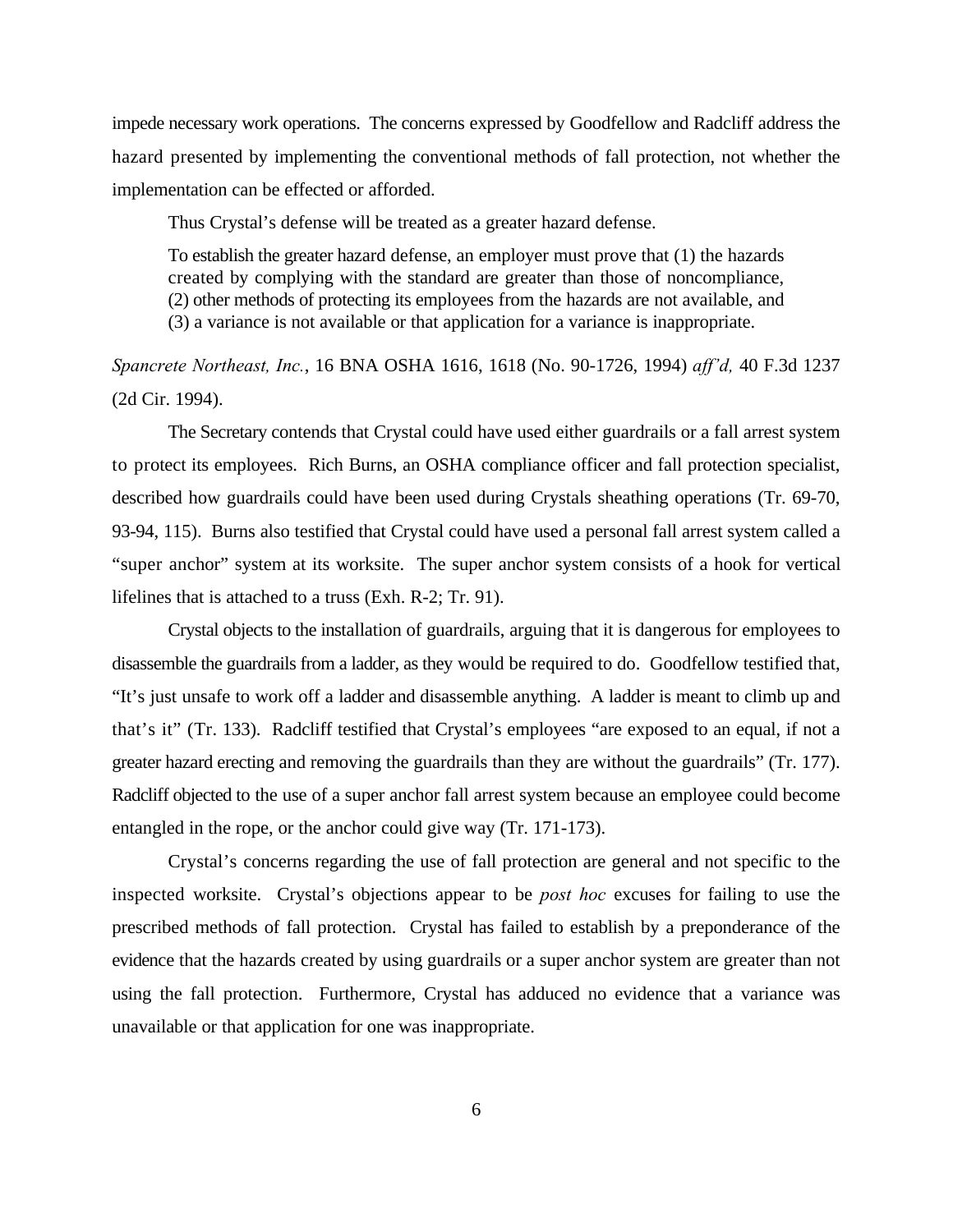Crystal has failed to establish a greater hazard defense. Crystal was in noncompliance with the terms of § 1926.501(b)(13).

3. Exposure of Employees

Compliance officer Lowe observed an employee working on the roof of the house at Fawnbrook Lane with no fall protection (Exh. G-2; Tr. 13). The employee was exposed to a fall greater than 6 feet.

4. Knowledge of Employer

Goodfellow owns Crystal. He was present at the site when Lowe arrived for his inspection. An employee was on the roof without fall protection, in the presence of Goodfellow (Tr. 13). Crystal knew of the violative condition.

The Secretary has established that Crystal violated § 1926.501(b)(13). The Secretary alleges that the violation is serious. The hazard created by Crystal's violation was that of a fall ranging from 8 feet to 21 feet. Such a fall would probably result in death or serious physical injury. The violation is serious.

Item 2: Alleged Serious Violation of § 1926.503(a)(1)

The Secretary alleges that Crystal violated  $\S$  1926.503((a)(1), which provides:

The employer shall provide a training program for each employee who might be exposed to fall hazards. The program shall enable each employee to recognize the hazards of falling and shall train each employee in the procedures to be followed in order to minimize these hazards.

Goodfellow testified that every employee Crystal hires "gets trained right then on the spot"

(Tr. 140). Goodfellow described the training he provided in the recognition of fall hazards (Tr. 141):

You know, "if you're not able to be on the roof or work right on a roof, I don't want you on it, you know, if you get a little dizzy, I don't want you on it. You are to put slide boards on the roof." I tell them I don't want them hurt or dead. I want them working every day, the next day.

Goodfellow testified that he did not discuss guardrails, safety nets or personal fall arrest systems. Goodfellow did not train Crystal's employees to evaluate whether any of the three systems are feasible on a particular job (Tr. 141).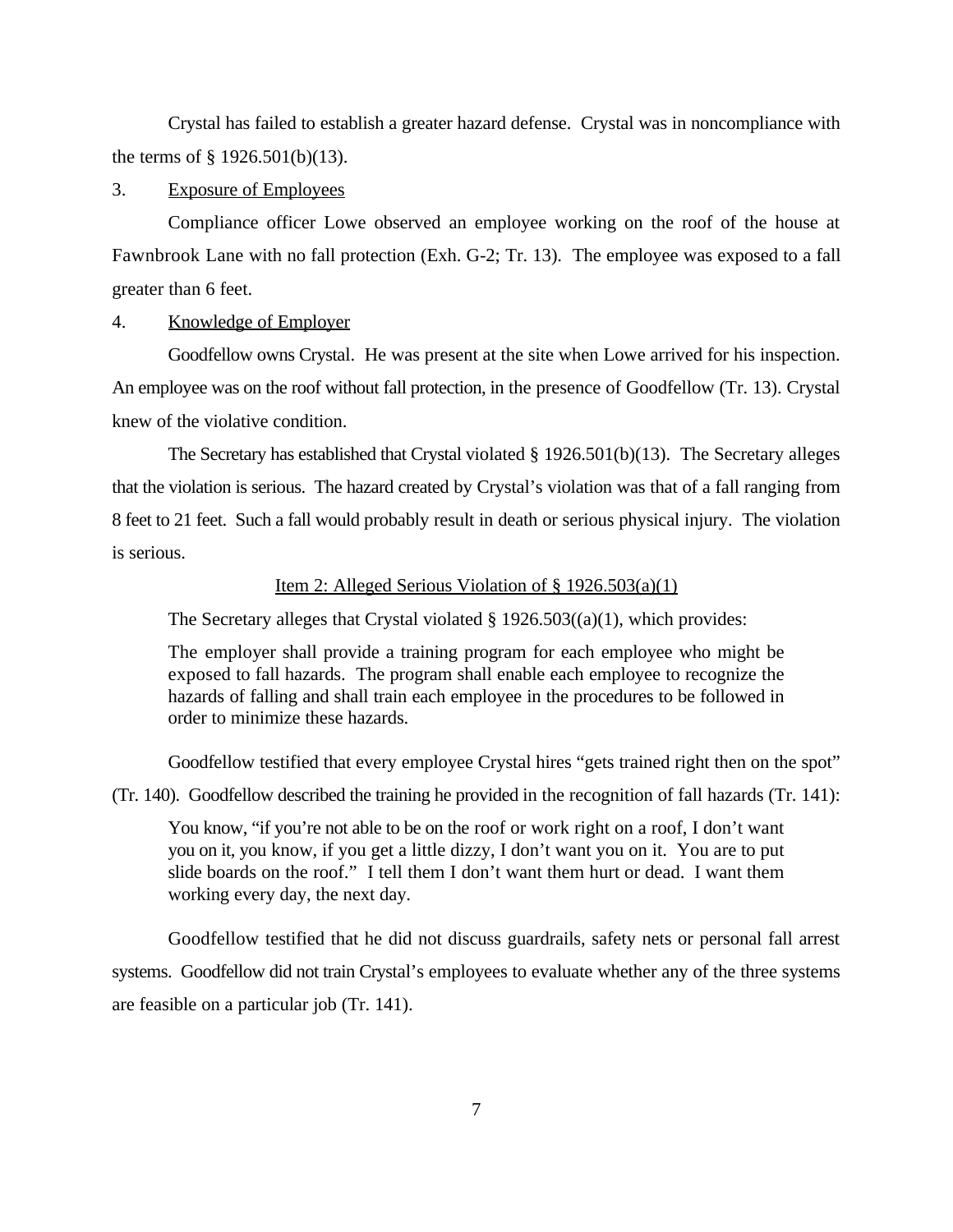Goodfellow's testimony corresponds with that of compliance officer Lowe, who interviewed Crystal's employees regarding fall protection training. Lowe states (Tr. 29):

I learned from the discussions that they were task trained is the terminology that they used which was, according to them, that they were trained in particular job tasks that they were doing so they wouldn't have to use any type of fall protection that we feel is acceptable to be used in this situation.

So basically, I learned from them that they didn't use any type of fall protection such as personal fall arrest systems, safety nets, guarding.

Crystal failed to train its employees in the recognition of fall hazards and in the procedures to be followed in order to minimize these hazards. Goodfellow's admonitions to Crystal's employees do not approach the requirements of the standard. Crystal was in violation of  $\S 1926.503(a)(1)$ . The violation is serious. Failure to train employees in the recognition of fall hazards could result in death or serious injury.

#### Penalty Determination

The Commission is the final arbiter of penalties in all contested cases. Under  $\S 17(i)$  of the Act, in determining the appropriate penalty the Commission is required to find and give "due consideration" to (1) the size of the employer's business, (2) the gravity of the violation, (3) the good faith of the employer, and (4) the history of previous violations. The gravity of the violation is the principal factor to be considered.

Crystal employs 10 employees (Tr. 55). Crystal had previously been cited for violating the Act (Tr. 33). There was no evidence of bad faith on the part of Crystal. The gravity of items 1 and 2 is high. Falls from the heights at which Crystal's employees were working pose a serious hazard.

It is determined that a penalty of \$2,000.00 each for item 1 and item 2 is appropriate.

#### Findings of Fact and Conclusions of Law

The foregoing decision constitutes the findings of fact and conclusions of law in accordance with Federal Rule of Civil Procedure 52(a).

#### ORDER

Based upon the foregoing decision, it is hereby ORDERED that:

1. Item 1 of the citation is affirmed and a penalty of \$2,000.00 is assessed; and